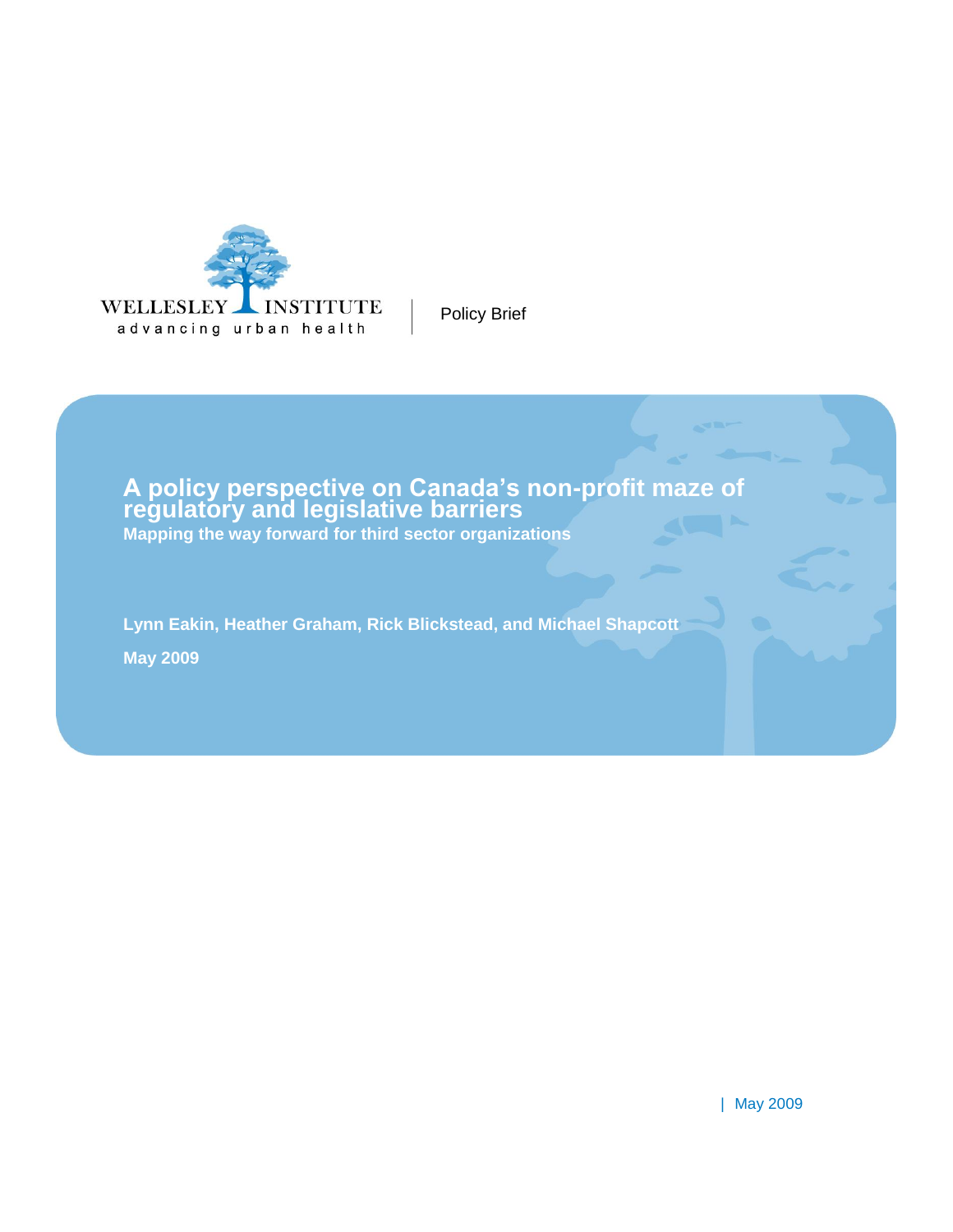# **A vital sector tangled in a financial and regulatory maze**

Canada's third sector – the vital web of non-profit, charitable and voluntary organizations that provide programs and services, and knit together communities – is also a significant economic force. In recent years, governments have increasingly relied on non-profit groups as the delivery agent of choice for government services. "Canada's non-profit maze" is powerful new research by Lynn Eakin and Associates, commissioned by the Wellesley Institute that provides a troubling picture of the financial and regulatory burdens facing the third sector. This policy brief builds on the key findings, and maps a way forward towards a strong and healthy non-profit sector.

One of the key characteristics of the third sector is its dedication to its work and its pragmatic approach to working around the obstacles it faces in pursuing its mission. For many years, this approach worked, and the non-profit and charitable sector grew and thrived. In the past fifteen years, however, the rate of change has accelerated and, with it, the complexity of the obstacles it faces because Canada's legislation and regulation of the sector has not kept pace.

The inadequacies our Canadian legislative and regulatory regime have become even more frustrating as we have watched other countries (Great Britain, United States, New Zealand and, most recently, Australia) embark on significant modernization of their charitable and non-profit frameworks. Canada is lagging behind, and that is not only bad for the third sector, but it is also a drag on our economy. It hinders our communities and affects many millions of individual Canadians who rely on third sector organizations for basic programs and services.

There are some positive developments in Canada. Newfoundland and Labrador has a cabinet minister responsible for the third sector. The City of Toronto has completed a co-operative review, with community-services organizations, of municipal funding and programs. In April, the Ontario government amended its draft anti-poverty legislation (following the advice of the Wellesley Institute) to recognize the critical importance of the third sector both in providing practical help to people suffering from poverty, and also in developing innovative plans to lift people out of poverty. However, these initiatives are not coordinated, the patchwork remains frayed, and the third sector continues to suffer as the recession impacts more Canadians.

## **Revenue sources are shifting**

Increasingly, non-profit and charitable organizations use three sources of revenue to support their work - government funding, earned income, and charitable donations. Of these three sources of income, the trends (1994-2004) showed that earned income is increasing and charitable donations and government funding is declining as a percentage of revenue for the core non-profit sector providing public benefit. We have every reason to believe this trend has continued between 2004 and 2008 and, with the economic crisis in 2009, the decline in government funding and charitable donations to the core non-profit sector is expected to accelerate. While this shift has been underway for quite some time, it is only recently we have come to understand the implications for the sector. Regulators, funders and even the sector have not yet adapted to the new reality.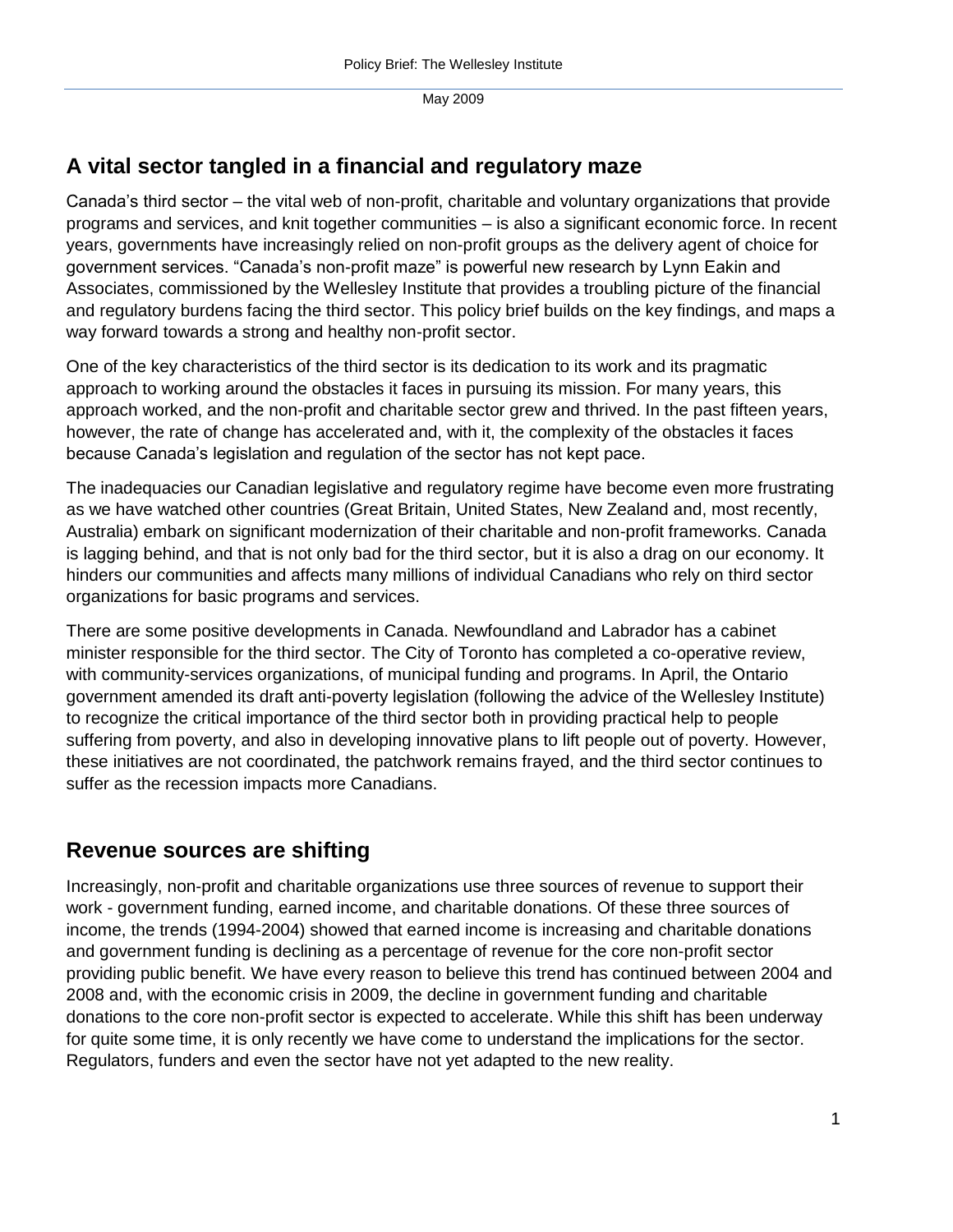# **Currently there is no way out of the regulatory maze**

## *21st century non-profits are saddled with 20th, and even 19th century, legislation and regulations.*

The regulatory and legislative environment for charities wasn't designed to allow charities to raise revenues from earned income except in very limited situations. Moreover, the requirement that all activities be charitable, and the definition of what activities are charitable present serious problems for both the regulator and the charities. Canada Revenue Agency (CRA) has the regulatory challenge of making modern charitable organizations fit a notion of charity that no longer exists. And the sector, very adept at working around obstacles, increasingly finds there is no way to maneuver around the barriers to revenue generation and comply with charitable regulations. As their charitable revenue declines or stagnates, regulations prevent them from developing other sources of income.

### *Non-profit corporations who do not have charitable status are left out and left behind.*

Non-profit organizations providing public benefit that are without charitable status are constrained by not being able to receive grants or social investment from charitable foundations. But neither are they eligible for the many grants and subsidies offered to for-profit business by government. In addition, current legislation and regulation does not support non-profit corporations to have access to the financing and capital tools available to for–profit business. Non-profit corporations without charitable status exist in a state of limbo, they are not charities and they are not for-profit corporations yet in Ontario they are not encouraged or supported as social enterprises dedicated to the public good.

#### *Declining government funding comes with stifling administration.*

Government funding of the sector continues to fall short of delivery costs and, in addition, no significant changes have been made to improve the administrative requirements for its grants and service contract agreements. Indeed, in several areas, administrative requirements, such as the new international audit requirements, may actually prevent international charities from undertaking their work abroad. It seems that no matter how non-profit organizations operate, as charities, or as nonprofits, the legislation and regulation of the sector frustrates their ability to effectively conduct their work for the public good.

#### *The third sector is starting to take action…*

The sector, with its limited capacity, is beginning to organize. There is considerable energy devoted to establishing legislation and financing to support *social enterprise* and *social purpose business*. This flurry of activity is new for the sector and is very exciting. However, other revenue streams *charitable gifts* and *government funding* – do not have the same momentum for reform. The sector scan of who is doing what in this area (attached as appendix two to the main research report) has identified some newly active groups that are beginning to get involved in regulatory issues. SIG National, SIG@MaRS, Causeway, and the Ontario Non-profit Network are all relative newcomers to the sector. They join other more established groups that have been focusing on the changes needed to enable the sector undertake its work. The Muttart Foundation, Imagine Canada, and Community Foundations of Canada all have initiatives underway.

*"Making do" is no longer making it for non-profits.*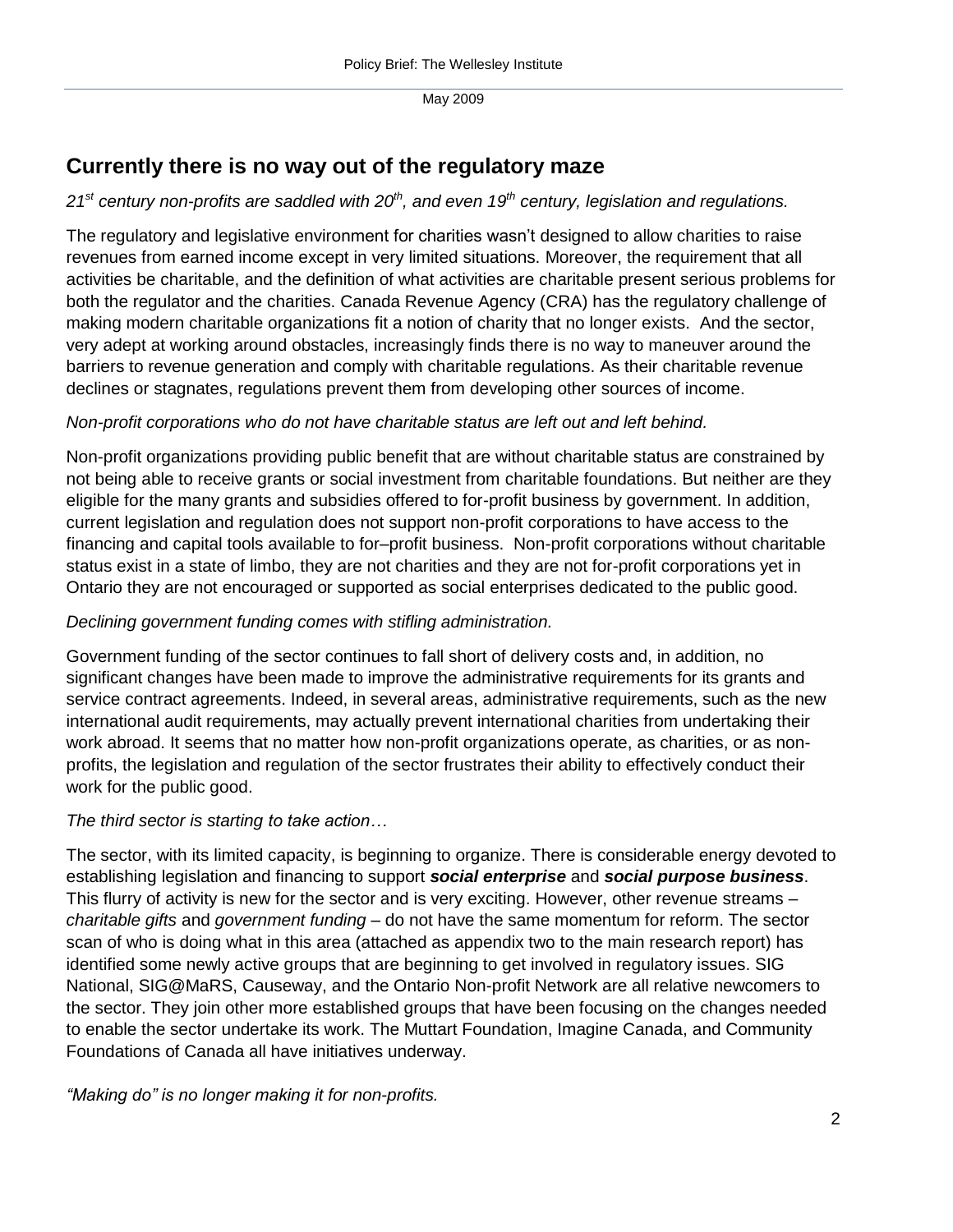The non-profit sector has a long tradition of "making do," of finding a way around obstacles, but "making do" is no longer working for increasing numbers of charitable and non-profit organizations. We need to make change and we need government with us.

*Governments and politicians in Canada take the third sector for granted.*

As encouraging as it is to see some early calls for regulatory and legislative reform from the non-profit sector, how far can we get without government involvement? The striking gap uncovered in this scan is the absence of serious government engagement with the sector in the reform process. As large funders of the sector and as regulators, all three levels of government have many reasons to work with the sector to develop enabling operating conditions. The result is the **non-profit maze**: An impenetrable maze of legislation and regulation that is stopping non-profits and charities in their tracks.

# **Mapping the way forward**

This study is just a beginning, a starting point for a larger engagement of the third sector, government, and the legal community on the size, scope, and priorities for legislative and regulatory reform. The ability of charities and non-profit organizations to respond to changing circumstances and adapt to new demands is seriously impeded by outdated regulation and legislation. These constraints on the sector's ability to adapt are about to become even more critical as the economy worsens, their revenues decline and the sector's contributions are more necessary than ever. Here is a four-point plan for moving forward:

- 1. **Create political / policy responsibility for the third sector.** While many branches of government have a "piece" of the non-profit pie, there is no central responsibility. Federal and provincial governments need cabinet-level positions with responsibility for the third sector. Once the position is created, departmental and funding initiatives need to be aligned.
- 2. *Create multi-stakeholder initiatives to review and reform the regulatory and financial maze* facing the third sector at all levels. Governments in Canada needs to join other countries that have already moved into the  $21^{st}$  century with more efficient administrative structures that support third sector groups, rather than entangle them in endless red tape.
- 3. Within the third sector, *create cross-sectoral initiatives that effectively harness and leverage the growing number of initiatives for practical reform*. Share research and policy analysis, along with good practices from Canada and abroad, to move forward.
- **4.** As the recession continues to bite deeper, *government stimulus initiatives need to take special account of the unique challenges and needs of the third sector*. Building a strong and healthy social infrastructure is every bit as important as roads and bridges.